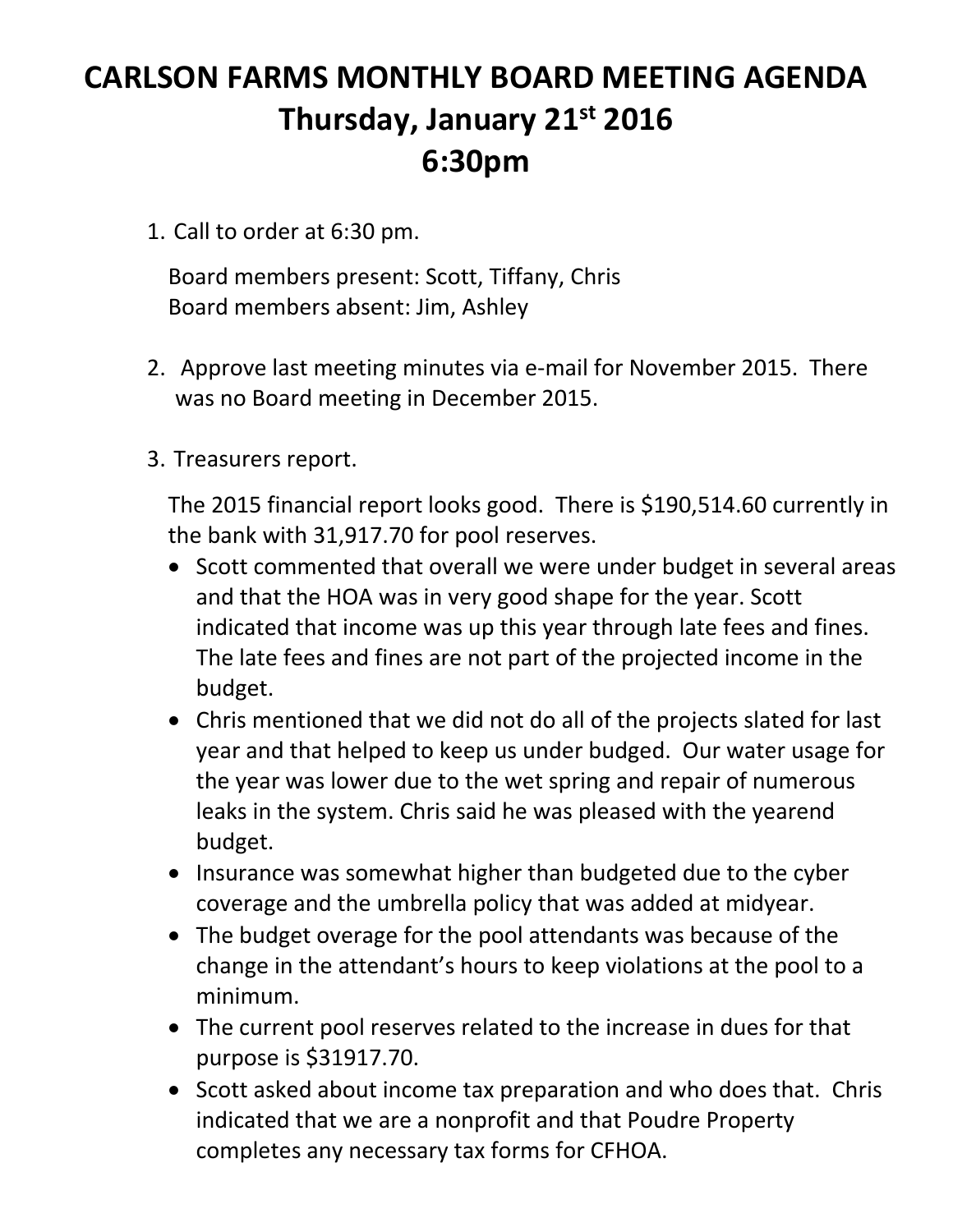4.Insurance update.

Chris indicated that we received a credit of \$4400.00 from our old insurance company but since we changed insurance mid‐year we paid for a full year in advance. The 2016 amount will be significantly less.

5. Spring Newsletter.

Tiffany will start on the spring newsletter with a new format. Chris indicated that it needs to contain information about covenant enforcement regarding trash container and commercial vehicles. In addition it will contain information regarding the dates of Annual BBQ, Clean‐up day and the Pool Opening. It will also contain reminders to the homeowners regarding the need to have their dues current to allow for access to the pool and a reminder that trees and shrubs that are dead need to be removed and replace and also a reminder that, per the covenant, each home must have at least one tree in the front yard.

- 6. Covenant update.
	- Chris has been working with the Attorneys on the updates. As soon as he receives the first draft the Board will review the changes and additions.
	- Chris addressed some sections of the covenant he has noted needed some clarification of the language. This would not change the section but would add clarification only.
- 7. Fine procedure update.

Chris is working with the Attorneys on making sure our fine procedure is up to date and contains clear language regarding the fine structure for the homeowners. Chris explained some of the changes to the documents to the Board. The documents will be presented to the Board when finished. The fine structure will also be delineated for the Board members so they can clearly see the violation dates, repeat violations, etc.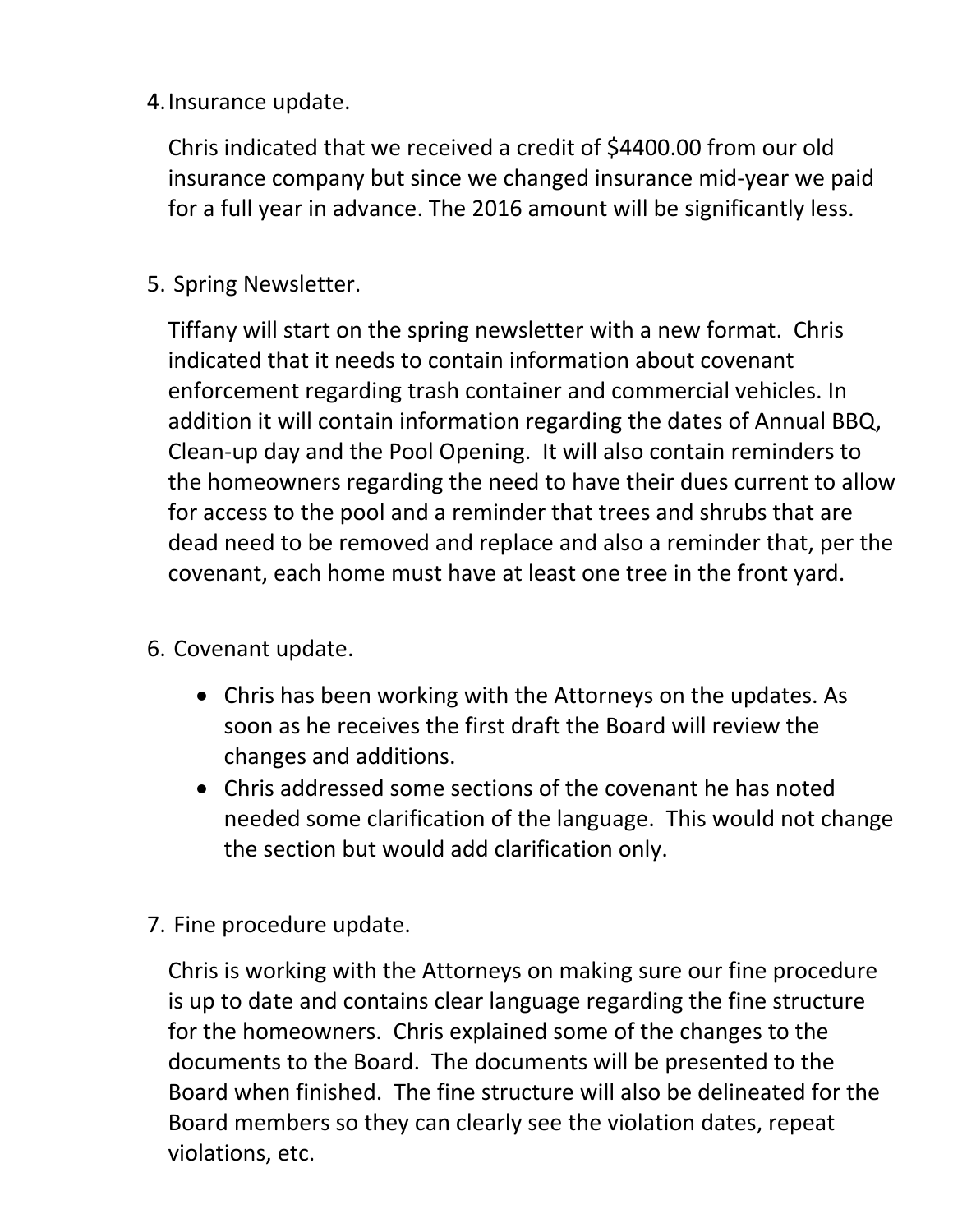8. Approved lot plans.

The last lot in Carlson Farms has been sold and a DRC submitted along with the plans for the home. The DRC has been reviewed and approved. Chris shared the plans with the Board.

9. Legal issues update.

Chris indicated that there has been no further communication from the previous homeowner's attorney regarding the issue after the initial letter. Chris feels since there has been nothing further the lawsuit against the HOA may have been dropped. Chris will let the Board know if there is any new activity regarding this issue.

## 10. Landscaping

Bids ‐ Chris is working on bids for Ballentine and Hwy 60

## 11.Annual Training

Chris is working with Hindman Sanchez to get HOA training dates in Ft. Colling for Board members. As soon as Chris has the upcoming calendar he will forward this to the rest of the Board members.

## 12.Action Items:

- Tiffany -Spring newsletter
- Chris-Bids for Landscaping
- Chris- Cost for shredder to Tiffany
- Chris‐ Bid for replacing electric heater at the pool with gas
- Chris-Follow up with Covenant Review
- Chris-Follow up with fine policy review
- Chris‐ Contact Johnstown regarding police & fire department at the annual BBQ
- Tiffany-Schedule Face painting for the annual BBQ
- Chris-Shade bids for the pool
- Chris-determine who is responsible for signing tax information